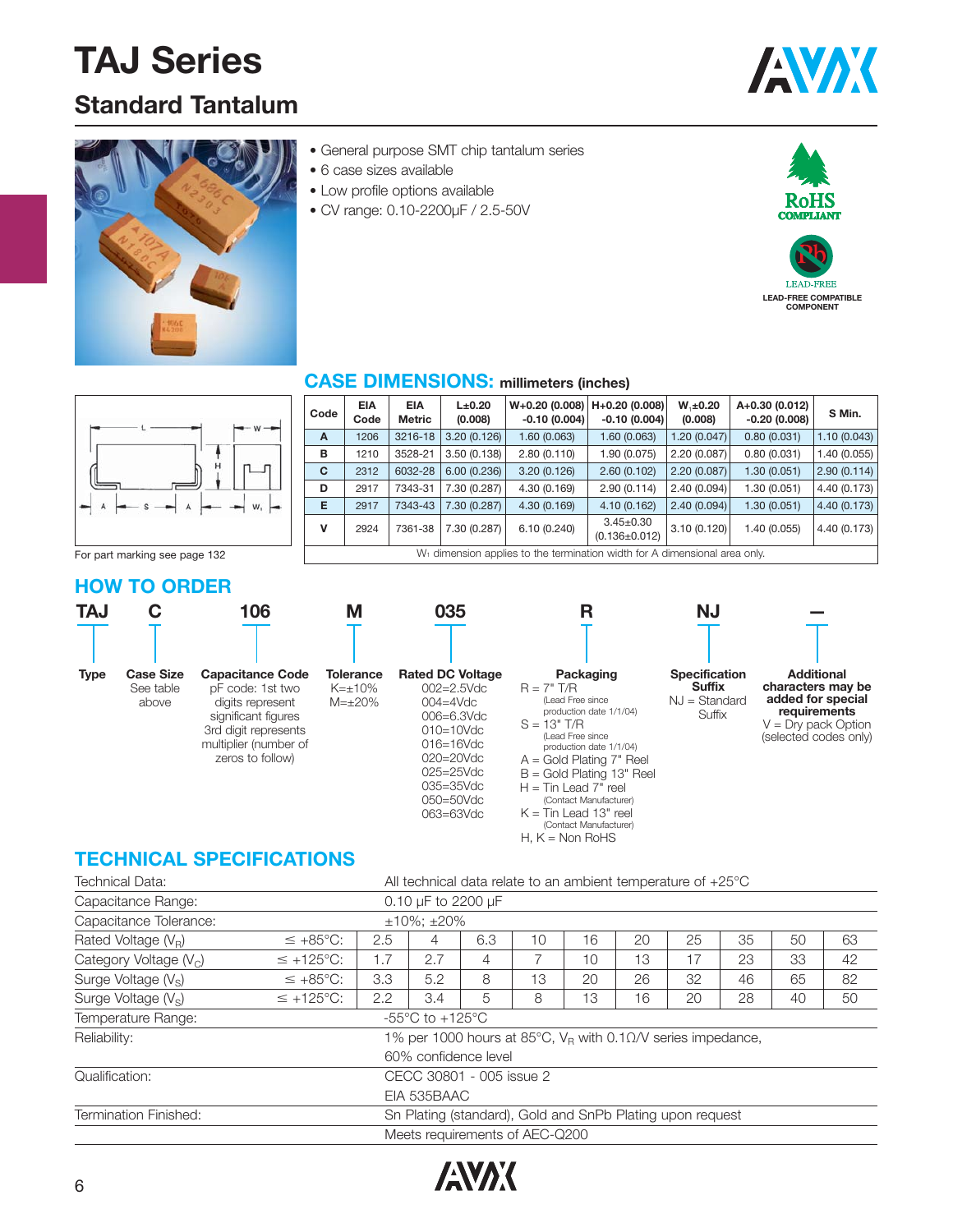

### **Standard Tantalum**

#### **CAPACITANCE AND RATED VOLTAGE, VR (VOLTAGE CODE) RANGE (LETTER DENOTES CASE SIZE)**

|                      | Capacitance       | Rated voltage DC $(V_{\rm R})$ to 85°C         |                            |                                 |                              |                                     |                                  |                               |                          |                           |                      |
|----------------------|-------------------|------------------------------------------------|----------------------------|---------------------------------|------------------------------|-------------------------------------|----------------------------------|-------------------------------|--------------------------|---------------------------|----------------------|
| μF                   | Code              | 2.5V(e)                                        | 4V (G)                     | $6.3V$ (J)                      | 10V (A)                      | 16V (C)                             | 20V (D)                          | 25V (E)                       | 35V (V)                  | 50V (T)                   | 63V                  |
| 0.10<br>0.15<br>0.22 | 104<br>154<br>224 |                                                |                            |                                 |                              |                                     |                                  |                               | Α<br>Α<br>A              | A<br>A/B<br>A/B           |                      |
| 0.33<br>0.47<br>0.68 | 334<br>474<br>684 |                                                |                            |                                 |                              |                                     | A                                | Α<br>Α                        | A<br>A/B<br>A/B          | B<br>A/B/C<br>A/B/C       |                      |
| 1.0<br>1.5<br>2.2    | 105<br>155<br>225 |                                                |                            | A                               | A<br>A                       | $\overline{A}$<br>A<br>A/B          | $\overline{A}$<br>A<br>A/B       | $\overline{A}$<br>A/B<br>A/B  | A/B<br>A/B/C<br>A/B/C    | $A^{M}/B/C$<br>C/D<br>C/D |                      |
| 3.3<br>4.7<br>6.8    | 335<br>475<br>685 |                                                | Α<br>А                     | А<br>A<br>A/B                   | $\overline{A}$<br>A/B<br>A/B | A/B<br>A/B<br>A/B/C                 | A/B<br>A/B/C<br>A/B/C            | A/B/C<br>A/B/C<br>B/C         | B/C<br>B/C/D<br>C/D      | C/D<br>C/D<br>C/D         |                      |
| 10<br>15<br>22       | 106<br>156<br>226 |                                                | $\overline{A}$<br>A/B<br>A | A/B<br>A/B<br>A/B/C             | A/B/C<br>A/B/C<br>A/B/C      | A/B/C<br>AM/B/C<br>B/C/D            | $A^{(M)*}/B/C$<br>B/C/D<br>B/C/D | B/C/D<br>C/D<br>C/D           | C/D/E<br>C/D<br>D/E      | D/E/V<br>D/E/V<br>$\vee$  | $E(M)^*$<br>$V(M)^*$ |
| 33<br>47<br>68       | 336<br>476<br>686 | Α<br>Α<br>A                                    | A/B<br>A/B<br>A/B/C        | A/B/C<br>A/B/C/D<br>B/C/D       | A/B/C/D<br>B/C/D<br>B/C/D    | B/C/D<br>C/D<br>C/D                 | C/D<br>C/D/E<br>$C^{(M)}/D/E$    | D/E<br>D/E<br>EN.             | D/E/V<br>EN<br>$V^{(M)}$ |                           |                      |
| 100<br>150<br>220    | 107<br>157<br>227 | A/B<br>B<br>B/D                                | A/B/C<br>B/C<br>BM/C/D     | B/C/D<br>$B^{(M)}/C/D$<br>C/D/E | BM/C/D/E<br>C/D/E<br>C/D/E   | C/D/E<br>D/E/V<br>${\sf E}{\cal N}$ | D/E/V<br>E/V                     | E(M)/V<br>$\setminus / (M)$ * |                          |                           |                      |
| 330<br>470<br>680    | 337<br>477<br>687 | $\mathsf{D}$<br>C/D<br>C/D/E                   | C/D/E<br>C/D/E<br>D/E      | C/D/E<br>D/E/V<br>EN.           | D/E/V<br>EN                  | $\vee$                              |                                  |                               |                          |                           |                      |
| 1000<br>1500<br>2200 | 108<br>158<br>228 | $D^{M}/E$<br>D/E/V <sup>(M)</sup><br>$V^{(M)}$ | D/E/V<br>$F/N^{(M)}$       | E(M)/V(M)                       |                              |                                     |                                  |                               |                          |                           |                      |

Non preferred Ratings - not recommended for new designs, higher voltage or smaller case size substitution are offered.

Released codes (M tolerance only)

Engineering samples - please contact manufacturer

\*Codes under development - subject to change

Note: Voltage ratings are minimum values. AVX reserves the right to supply higher ratings in the same case size, to the same reliability standards.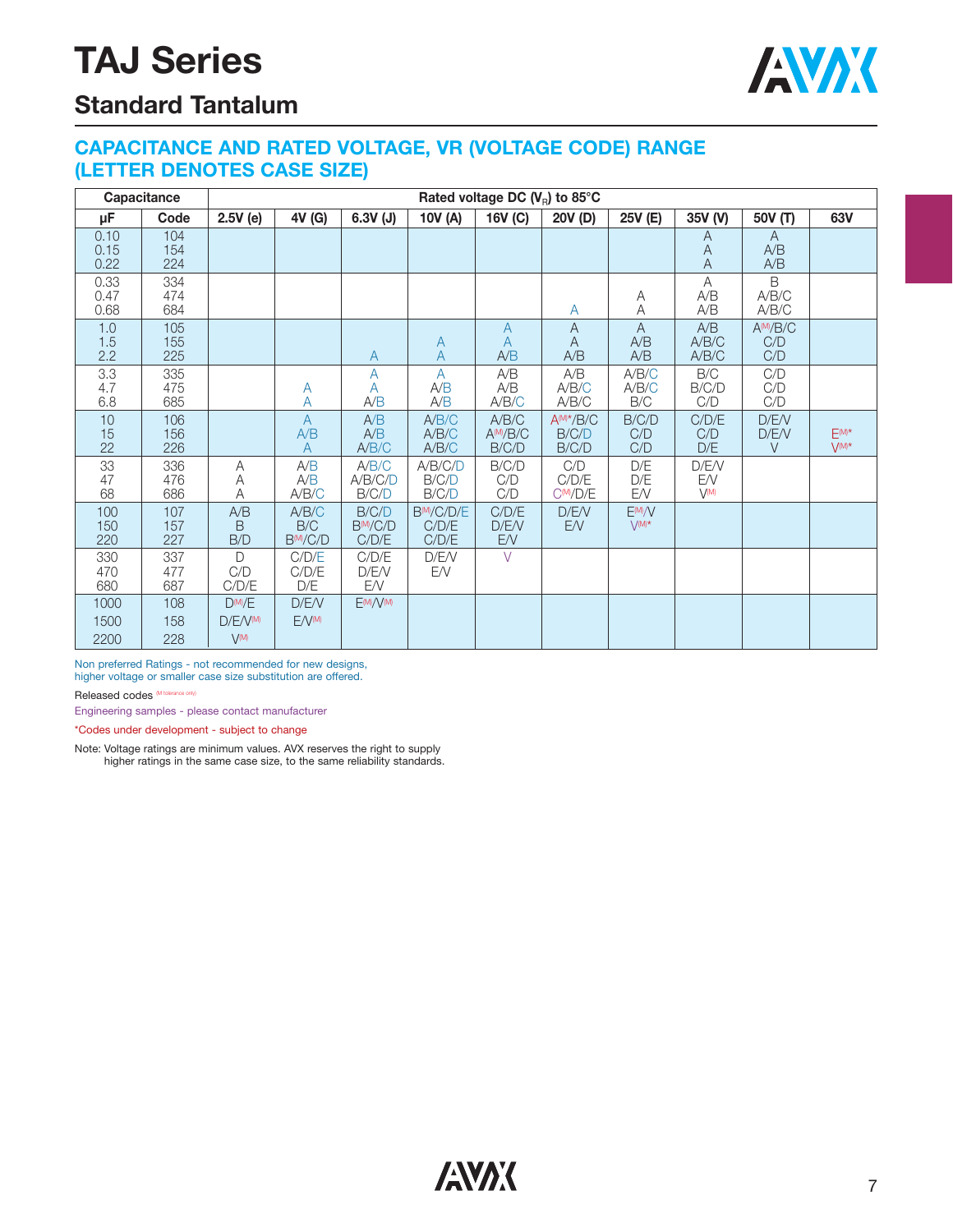

### **Standard Tantalum**

#### **RATINGS & PART NUMBER REFERENCE**

| <b>AVX</b><br>Part No.           | Case<br>Size | Cap<br>(µF) | Rated<br>Voltage<br>(V)          | <b>DCL</b><br>$(\mu A)$<br>Max. | DF<br>$\%$<br>Max. | <b>ESR</b><br>Max. $(\Omega)$<br>@100kHz | <b>AVX</b><br>Part No.           | Case<br><b>Size</b> | Cap<br>$(\mu F)$ | Rated<br>Voltage<br>(V)   | <b>DCL</b><br>$(\mu A)$<br>Max. | DF<br>$\%$<br>Max. | <b>ESR</b><br>Max. $(\Omega)$<br>@100kHz |
|----------------------------------|--------------|-------------|----------------------------------|---------------------------------|--------------------|------------------------------------------|----------------------------------|---------------------|------------------|---------------------------|---------------------------------|--------------------|------------------------------------------|
|                                  |              |             | 2.5 Volt @ 85°C (1.7 Volt @      | $125^{\circ}$ C                 |                    |                                          | TAJD157*006#NJ                   | D                   | 150              | 6.3                       | 9.5                             | 6                  | 0.9                                      |
| TAJA336*002#NJ                   | Α            | 33          | 2.5                              | 0.8                             | 8                  | 1.7                                      | TAJC227*006#NJ                   | C                   | 220              | 6.3                       | 13.9                            | 8                  | 1.2                                      |
| TAJA476*002#NJ                   | Α            | 47          | 2.5                              | 0.9                             | 6                  | 3                                        | TAJD227*006#NJ                   | D                   | 220              | 6.3                       | 13.9                            | 8                  | 0.9                                      |
| TAJA686*002#NJ                   | Α            | 68          | 2.5                              | 1.4                             | 8                  | 1.5                                      | TAJE227*006#NJ                   | E                   | 220              | 6.3                       | 13.9                            | 8                  | 0.9                                      |
| TAJA107*002#NJ                   | Α            | 100         | 2.5                              | 2.5                             | 30                 | 1.4                                      | TAJC337*006#NJ                   | C                   | 330              | 6.3                       | 19.8                            | 12                 | 0.5                                      |
| TAJB107*002#NJ                   | B            | 100         | 2.5                              | 2.5                             | 8                  | 1.4                                      | TAJD337*006#NJ                   | D                   | 330              | 6.3                       | 20.8                            | 8                  | 0.9                                      |
| TAJB157*002#NJ                   | B            | 150         | 2.5                              | 3                               | 10                 | 1.6                                      | TAJE337*006#NJ                   | E                   | 330              | 6.3                       | 20.8                            | 8                  | 0.9                                      |
| TAJB227*002#NJ                   | B            | 220         | 2.5                              | 4.4                             | 16                 | 1.6                                      | TAJD477*006#NJ                   | D                   | 470              | 6.3                       | 28                              | 12                 | 0.4                                      |
| TAJD227*002#NJ                   | D            | 220         | 2.5                              | 5.5                             | 8                  | 0.3                                      | TAJE477*006#NJ                   | E                   | 470              | 6.3                       | 28                              | 10                 | 0.4                                      |
| TAJD337*002#NJ                   | D            | 330         | 2.5                              | 8.2                             | 8                  | 0.3                                      | TAJV477*006#NJ                   | V                   | 470              | 6.3                       | 28                              | 10                 | 0.4                                      |
| TAJC477*002#NJ                   | C            | 470         | 2.5                              | 9.4                             | 12                 | 0.2                                      | TAJE687*006#NJ                   | E                   | 680              | 6.3                       | 42.8                            | 10                 | 0.5                                      |
| TAJD477*002#NJ                   | D            | 470         | 2.5                              | 11.6                            | 8                  | 0.2                                      | TAJV687*006#NJ                   | V                   | 680              | 6.3                       | 42.8                            | 10                 | 0.5                                      |
| TAJC687*002#NJ                   | C            | 680         | 2.5                              | 17.0                            | 18                 | 0.2                                      | TAJE108M006#NJ                   | E                   | 1000             | 6.3                       | 60                              | 20                 | 0.2                                      |
| TAJD687*002#NJ                   | D            | 680         | 2.5                              | 17                              | 16                 | 0.2                                      | <b>TAJV108M006#NJ</b>            | V                   | 1000             | 6.3                       | 60                              | 16                 | 0.2                                      |
| TAJE687*002#NJ                   | Ε            | 680         | 2.5                              | 17                              | 10                 | 0.2                                      |                                  | 10 Volt @           |                  | 85°C (7 Volt @ 125°C)     |                                 |                    |                                          |
| TAJD108M002#NJ                   | D            | 1000        | 2.5                              | $\overline{25}$                 | 20                 | 0.2                                      | TAJA475*010#NJ                   | Α                   | 4.7              | 10                        | 0.5                             | 6                  | 5                                        |
| TAJE108*002#NJ                   | Ε            | 1000        | 2.5                              | 20                              | 14                 | 0.4                                      | TAJA685*010#NJ                   | Α                   | 6.8              | 10                        | 0.7                             | 6                  | 4                                        |
| TAJD158*002#NJ                   | D            | 1500        | 2.5                              | 37.5                            | 60                 | 0.2                                      | TAJA106*010#NJ                   | Α                   | 10               | 10                        | $\overline{1}$                  | 6                  | $\ensuremath{\mathsf{3}}$                |
| TAJE158*002#NJ                   | Ε            | 1500        | 2.5                              | 37                              | 20                 | 0.2                                      | TAJA156*010#NJ                   | Α                   | 15               | 10                        | 1.5                             | 6                  | 3.2                                      |
| TAJV158M002#NJ                   | $\vee$       | 1500        | 2.5                              | 30                              | 20                 | 0.2                                      | TAJB156*010#NJ                   | B                   | 15               | 10                        | 1.5                             | 6                  | 2.8                                      |
| TAJV228M002#NJ                   | $\vee$       | 2200        | 2.5                              | 55                              | 50                 | 0.2                                      | TAJA226*010#NJ                   | Α                   | 22               | 10                        | 2.2                             | 8                  | 3                                        |
|                                  |              |             | 4 Volt @ 85°C (2.7 Volt @ 125°C) |                                 |                    |                                          | TAJB226*010#NJ                   | B                   | 22               | 10                        | 2.2                             | 6                  | 2.4                                      |
| TAJA336*004#NJ                   | Α            | 33          | 4                                | 1.3                             | 6                  | 3                                        | TAJA336*010#NJ                   | Α                   | 33               | 10                        | 3.3                             | 8                  | 1.7                                      |
| TAJA476*004#NJ                   | Α            | 47          | $\overline{4}$                   | 1.9                             | 8                  | 2.6                                      | TAJB336*010#NJ                   | B                   | 33               | 10                        | 3.3                             | 6                  | 1.8                                      |
| TAJA686*004#NJ                   | Α            | 68          | $\overline{4}$                   | 2.7                             | 10                 | 1.5                                      | TAJC336*010#NJ                   | С                   | 33               | 10                        | 3.3                             | 6                  | 1.6                                      |
| TAJB686*004#NJ                   | B            | 68          | $\overline{4}$                   | 2.7                             | 6                  | 1.8                                      | TAJB476*010#NJ                   | B                   | 47               | 10                        | 4.7                             | 8                  | $\mathbf{1}$                             |
| TAJA107*004#NJ                   | Α            | 100         | $\overline{4}$                   | $\overline{4}$                  | 30                 | 1.4                                      | TAJC476*010#NJ                   | С                   | 47               | 10                        | 4.7                             | 6                  | 1.2                                      |
| TAJB107*004#NJ                   | B            | 100         | 4                                | $\overline{4}$                  | 8                  | 0.9                                      | TAJB686*010#NJ                   | B                   | 68               | 10                        | 6.8                             | 6                  | 1.4                                      |
| TAJB157*004#NJ                   | B            | 150         | $\overline{4}$                   | 6                               | 10                 | 1.5                                      | TAJC686*010#NJ                   | С                   | 68               | 10                        | 6.8                             | 6                  | 1.3                                      |
| TAJC157*004#NJ                   | С            | 150         | 4                                | 6                               | 6                  | 0.3                                      | TAJB107M010#NJ                   | B                   | 100              | 10                        | 10                              | 8                  | 1.4                                      |
| TAJB227M004#NJ                   | B            | 220         | $\overline{4}$                   | 8.8                             | 12                 | 1.1                                      | TAJC107*010#NJ                   | С                   | 100              | 10<br>10                  | 10<br>10                        | 8                  | 1.2                                      |
| TAJC227*004#NJ                   | C            | 220         | 4<br>$\overline{4}$              | 8.8                             | 8                  | 1.2                                      | TAJD107*010#NJ                   | D                   | 100              | 10                        |                                 | 6                  | 0.7                                      |
| TAJD227*004#NJ<br>TAJC337*004#NJ | D            | 220<br>330  | 4                                | 8.8<br>13.2                     | 8                  | 0.9<br>0.3                               | TAJC157*010#NJ<br>TAJD157*010#NJ | С<br>D              | 150<br>150       | 10                        | 15<br>15                        | 8<br>8             | 0.9<br>0.9                               |
| TAJD337*004#NJ                   | С<br>D       | 330         | $\overline{4}$                   | 13.2                            | 8<br>8             | 0.9                                      | TAJE157*010#NJ                   | Ε                   | 150              | 10                        | 15                              | 8                  | 0.9                                      |
| TAJC477*004#NJ                   | C            | 470         | $\overline{4}$                   | 18.8                            | 14                 | 0.3                                      | TAJC227*010#NJ                   | C                   | 220              | 10                        | $\overline{22}$                 | 18                 | 0.5                                      |
| TAJD477*004#NJ                   | D            | 470         | $\overline{4}$                   | 18.8                            | 12                 | 0.9                                      | TAJD227*010#NJ                   | D                   | 220              | 10                        | 22                              | 8                  | 0.5                                      |
| TAJE477*004#NJ                   | Ε            | 470         | 4                                | 18.8                            | 10                 | 0.5                                      | TAJE227*010#NJ                   | E                   | 220              | 10                        | 22                              | 8                  | 0.5                                      |
| TAJD687*004#NJ                   | D            | 680         | $\overline{4}$                   | 27.2                            | 14                 | 0.5                                      | TAJD337*010#NJ                   | D                   | 330              | 10                        | 33                              | 8                  | 0.9                                      |
| TAJE687*004#NJ                   | Ε            | 680         | $\overline{4}$                   | 27.2                            | 14                 | 0.9                                      | TAJE337*010#NJ                   | E                   | 330              | 10                        | 33                              | 8                  | 0.9                                      |
| TAJD108*004#NJ                   | D            | 1000        | $\overline{4}$                   | 40                              | 60                 | 0.2                                      | TAJV337*010#NJ                   | V                   | 330              | 10                        | 33                              | 10                 | 0.9                                      |
| TAJE108*004#NJ                   | Ε            | 1000        | $\overline{4}$                   | 40                              | 14                 | 0.4                                      | TAJE477*010#NJ                   | E                   | 470              | 10                        | 47                              | 10                 | 0.5                                      |
| TAJV108*004#NJ                   | $\vee$       | 1000        | $\overline{4}$                   | 40                              | 16                 | 0.2                                      | TAJV477*010#NJ                   | V                   | 470              | 10                        | 47                              | 10                 | 0.5                                      |
| TAJE158*004#NJ                   | E            | 1500        | $\overline{4}$                   | 60                              | 30                 | 0.2                                      |                                  |                     |                  | 16 Volt @ 85°C (10 Volt @ | 125°C)                          |                    |                                          |
| TAJV158M004#NJ                   | $\vee$       | 1500        | $\overline{4}$                   | 60                              | 30                 | 0.2                                      | TAJA225*016#NJ                   | Α                   | 2.2              | 16                        | 0.5                             | 6                  | 6.5                                      |
|                                  |              |             | 6.3 Volt @ 85°C (4 Volt @ 125°C) |                                 |                    |                                          | TAJA335*016#NJ                   | Α                   | 3.3              | 16                        | 0.5                             | 6                  | 5                                        |
| TAJA106*006#NJ                   | А            | 10          | 6.3                              | 0.6                             | 6                  | 4                                        | TAJB335*016#NJ                   | B                   | 3.3              | 16                        | 0.5                             | 6                  | 4.5                                      |
| TAJA156*006#NJ                   | Α            | 15          | 6.3                              | 0.9                             | 6                  | 3.5                                      | TAJA475*016#NJ                   | Α                   | 4.7              | 16                        | 0.8                             | 6                  | 4                                        |
| TAJA226*006#NJ                   | Α            | 22          | 6.3                              | 1.4                             | 6                  | $\mathbf{3}$                             | TAJB475*016#NJ                   | B                   | 4.7              | 16                        | 0.8                             | 6                  | 3.5                                      |
| TAJA336*006#NJ                   | Α            | 33          | 6.3                              | 2.1                             | 8                  | 2.2                                      | TAJA685*016#NJ                   | Α                   | 6.8              | 16                        | 1.1                             | 6                  | 3.5                                      |
| TAJA476*006#NJ                   | Α            | 47          | 6.3                              | 2.8                             | 10                 | 1.6                                      | TAJB685*016#NJ                   | B                   | 6.8              | 16                        | 1.1                             | 6                  | 2.5                                      |
| TAJB476*006#NJ                   | B            | 47          | 6.3                              | $\mathcal{S}$                   | 6                  | $\overline{2}$                           | TAJA106*016#NJ                   | Α                   | 10               | 16                        | 1.6                             | 8                  | 3                                        |
| TAJC476*006#NJ                   | C            | 47          | 6.3                              | 3                               | 6                  | 1.6                                      | TAJB106*016#NJ                   | B                   | 10               | 16                        | 1.6                             | 6                  | 2.8                                      |
| TAJB686*006#NJ                   | B            | 68          | 6.3                              | $\overline{4}$                  | 8                  | 0.9                                      | TAJC106*016#NJ                   | C                   | 10               | 16                        | 1.6                             | 6                  | 2                                        |
| TAJC686*006#NJ                   | C            | 68          | 6.3                              | 4.3                             | 6                  | 1.5                                      | TAJA156M016#NJ                   | Α                   | 15               | 16                        | 2.4                             | 6                  | $\overline{2}$                           |
| TAJB107*006#NJ                   | B            | 100         | 6.3                              | 6.3                             | 10                 | 1.7                                      | TAJB156*016#NJ                   | B                   | 15               | 16                        | 2.4                             | 6                  | 2.5                                      |
| TAJC107*006#NJ                   | C            | 100         | 6.3                              | 6.3                             | 6                  | 0.9                                      | TAJC156*016#NJ                   | $\mathsf{C}$        | 15               | 16                        | 2.4                             | 6                  | 1.8                                      |
| TAJB157M006#NJ                   | B            | 150         | 6.3                              | 9.5                             | 10                 | 1.2                                      | TAJB226*016#NJ                   | B                   | 22               | 16                        | 3.5                             | 6                  | 2.3                                      |
| TAJC157*006#NJ                   | С            | 150         | 6.3                              | 9.5                             | 6                  | 1.3                                      | TAJC226*016#NJ                   | С                   | 22               | 16                        | 3.5                             | 6                  | 1.                                       |

All technical data relates to an ambient temperature of +25°C. Capacitance and DF are measured at 120Hz, 0.5V RMS with a maximum DC bias of 2.2 volts. DCL is measured at rated voltage after 5 minutes.

TAJ series is MSL level 1 according to J-STD-020C.

\* Insert K for ±10% and M for ±20% # Standard Plating - Insert R for 7" reel and S for 13" reel Capacitance Tolerance # **Gold Plating** – Insert A for 7" reel and B for 13" reel # **Tin Lead Plating** – Insert H for 7" reel and K for 13" reel

**NOTE: AVX reserves the right to supply a higher voltage rating or tighter tolerance part in the same case size, to the same reliability standards.**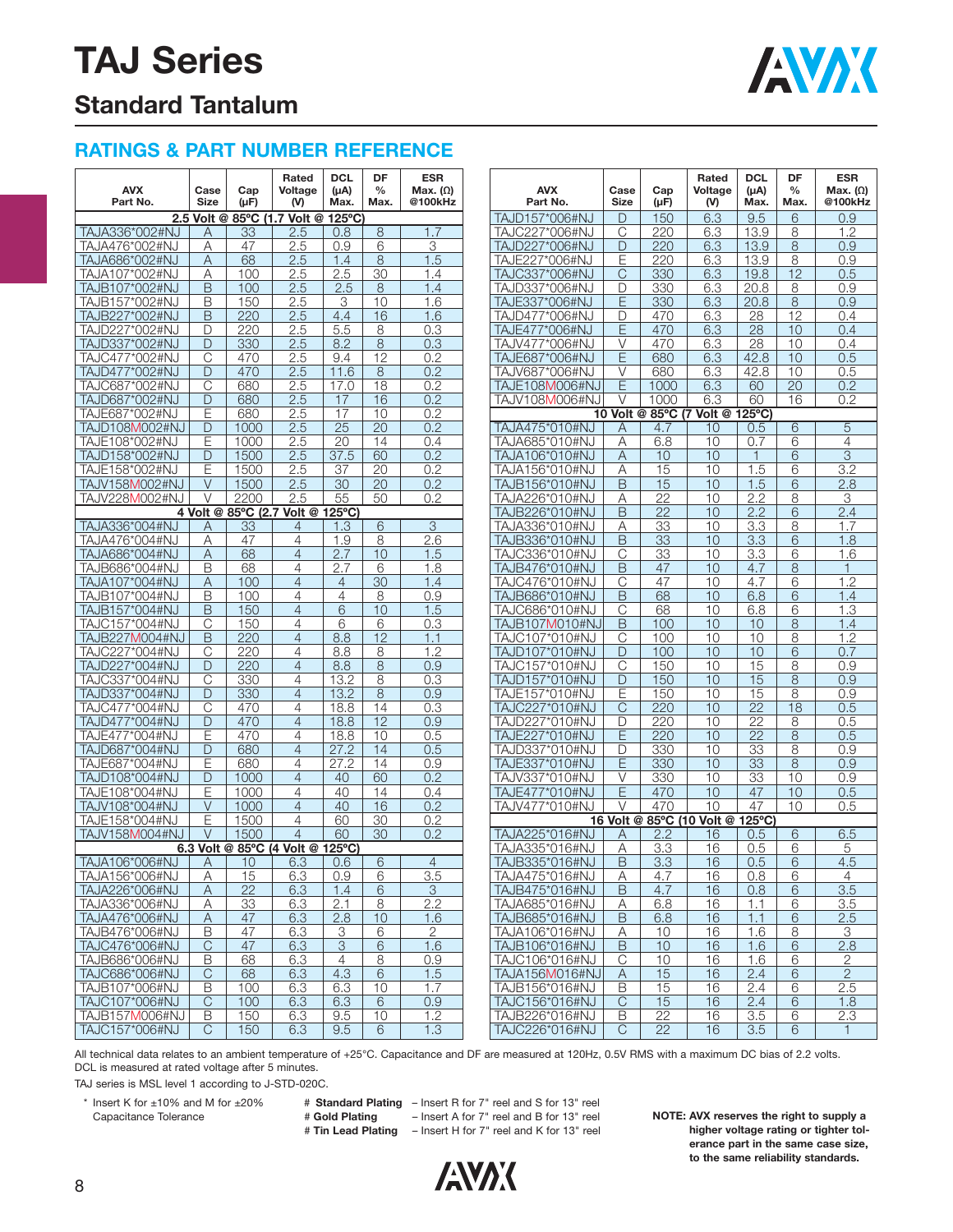

### **Standard Tantalum**

### **RATINGS & PART NUMBER REFERENCE**

| <b>AVX</b><br>Part No.           | Case<br><b>Size</b> | Cap<br>(µF)     | Rated<br>Voltage<br>(V)          | <b>DCL</b><br>$(\mu A)$<br>Max. | DF<br>$\frac{0}{0}$<br>Max. | <b>ESR</b><br>Max. $(\Omega)$<br>@100kHz | <b>AVX</b><br>Part No.           | Case<br>Size | Cap<br>$(\mu F)$ | Rated<br>Voltage<br>(V)          | <b>DCL</b><br>$(\mu A)$<br>Max. | DF<br>$\frac{0}{0}$<br>Max. | <b>ESR</b><br>Max. $(\Omega)$<br>@100kHz |
|----------------------------------|---------------------|-----------------|----------------------------------|---------------------------------|-----------------------------|------------------------------------------|----------------------------------|--------------|------------------|----------------------------------|---------------------------------|-----------------------------|------------------------------------------|
| TAJD226*016#NJ                   | D                   | 22              | 16                               | 3.5                             | 6                           | 1.1                                      | TAJB335*025#NJ                   | B            | 3.3              | 25                               | 0.8                             | 6                           | 3.5                                      |
| TAJB336*016#NJ                   | B                   | 33              | 16                               | 5.3                             | 8                           | 2.1                                      | TAJA475*025#NJ                   | Α            | 4.7              | 25                               | 1.2                             | 6                           | 3.1                                      |
| TAJC336*016#NJ                   | C                   | 33              | 16                               | 5.3                             | 6                           | 1.5                                      | TAJB475*025#NJ                   | B            | 4.7              | 25                               | 1.2                             | 6                           | 1.5                                      |
| TAJD336*016#NJ                   | D                   | 33              | 16                               | 5.3                             | 6                           | 0.9                                      | TAJB685*025#NJ                   | Β            | 6.8              | 25                               | 1.7                             | 6                           | 2.8                                      |
| TAJC476*016#NJ                   | C                   | 47              | 16                               | 7.5                             | 6                           | 0.5                                      | TAJC685*025#NJ                   | С            | 6.8              | 25                               | 1.7                             | 6                           | $\overline{2}$                           |
| TAJD476*016#NJ                   | D                   | 47              | 16                               | 7.5                             | 6                           | 0.8                                      | TAJB106*025#NJ                   | Β            | 10               | 25                               | 2.5                             | 6                           | 2.5                                      |
| TAJC686*016#NJ                   | C                   | 68              | 16                               | 10.9                            | 6                           | 1.3                                      | TAJC106*025#NJ                   | С            | 10               | 25                               | 2.5                             | 6                           | 1.8                                      |
| TAJD686*016#NJ                   | D                   | 68              | 16                               | 10.9                            | 6                           | 0.9                                      | TAJD106*025#NJ                   | D            | 10               | 25                               | 2.5                             | 6                           | 1.2                                      |
| TAJC107*016#NJ                   | C                   | 100             | 16                               | 16                              | 8                           | 1                                        | TAJC156*025#NJ                   | C            | 15               | 25                               | 3.8                             | 6                           | 1.6                                      |
| TAJD107*016#NJ                   | D                   | 100             | 16                               | 16                              | 6                           | 0.6                                      | TAJD156*025#NJ                   | D            | 15               | 25                               | 3.8                             | 6                           | 1                                        |
| TAJE107*016#NJ                   | E                   | 100             | 16                               | 16                              | 6                           | 0.9                                      | TAJC226*025#NJ                   | C            | $\overline{22}$  | 25                               | 5.5                             | 6                           | 1.4                                      |
| TAJD157*016#NJ                   | D                   | 150             | 16                               | 24                              | 6                           | 0.9                                      | TAJD226*025#NJ                   | D            | 22               | 25                               | 5.5                             | 6                           | 0.9                                      |
| TAJE157*016#NJ                   | Е                   | 150             | 16                               | 24                              | 8                           | 0.3                                      | TAJD336*025#NJ                   | D            | 33               | 25                               | 8.3                             | 6                           | 0.9                                      |
| TAJV157*016#NJ<br>TAJE227*016#NJ | V<br>E              | 150<br>220      | 16<br>16                         | 24<br>35.2                      | 8<br>10                     | 0.5                                      | TAJE336*025#NJ                   | Е<br>D       | 33<br>47         | 25<br>25                         | 8.3                             | 6                           | 0.9<br>0.9                               |
|                                  | V                   | 220             | 16                               |                                 | 8                           | 0.5                                      | TAJD476*025#NJ<br>TAJE476*025#NJ | Ε            | 47               | 25                               | 11.8                            | 6<br>6                      | 0.9                                      |
| TAJV227*016#NJ<br>TAJV337*016#NJ | $\vee$              | 330             | 16                               | 35.2<br>52.8                    | 10                          | 0.9<br>0.5                               | TAJE686*025#NJ                   | E            | 68               | 25                               | 11.8<br>17                      | 6                           | 0.9                                      |
|                                  |                     |                 | 20 Volt @ 85°C (13 Volt @        | $125^{\circ}$ C)                |                             |                                          | TAJV686*025#NJ                   | V            | 68               | 25                               | 17                              | 6                           | 0.9                                      |
| TAJA105*020#NJ                   | Α                   | 1               | 20                               | 0.5                             | $\overline{4}$              | 9                                        | TAJE107M025#NJ                   | E            | 100              | 25                               | 25                              | 10                          | 0.3                                      |
| TAJA155*020#NJ                   | Α                   | 1.5             | 20                               | 0.5                             | 6                           | 6.5                                      | TAJV107*025#NJ                   | V            | 100              | 25                               | 25                              | 8                           | 0.4                                      |
| TAJA225*020#NJ                   | Α                   | 2.2             | 20                               | 0.5                             | 6                           | 5.3                                      | TAJV157M025#NJ                   | $\vee$       | 150              | 25                               | 37.5                            | 10                          | 0.4                                      |
| TAJB225*020#NJ                   | B                   | 2.2             | 20                               | 0.5                             | 6                           | 3.5                                      |                                  |              |                  | 35 Volt @ 85°C (23 Volt @ 125°C) |                                 |                             |                                          |
| TAJA335*020#NJ                   | Α                   | 3.3             | 20                               | 0.7                             | 6                           | 4.5                                      | TAJA104*035#NJ                   | Α            | 0.1              | 35                               | 0.5                             | $\overline{4}$              | 24                                       |
| TAJB335*020#NJ                   | B                   | 3.3             | 20                               | 0.7                             | 6                           | 3                                        | TAJA154*035#NJ                   | Α            | 0.15             | 35                               | 0.5                             | 4                           | $\overline{21}$                          |
| TAJA475*020#NJ                   | Α                   | 4.7             | 20                               | 0.9                             | 6                           | $\overline{4}$                           | TAJA224*035#NJ                   | A            | 0.22             | 35                               | 0.5                             | $\overline{4}$              | 18                                       |
| TAJB475*020#NJ                   | B                   | 4.7             | 20                               | 0.9                             | 6                           | 3                                        | TAJA334*035#NJ                   | Α            | 0.33             | 35                               | 0.5                             | $\overline{4}$              | 15                                       |
| TAJA685*020#NJ                   | Α                   | 6.8             | 20                               | 1.4                             | 6                           | 2.4                                      | TAJA474*035#NJ                   | Α            | 0.47             | 35                               | 0.5                             | $\overline{4}$              | 12                                       |
| TAJB685*020#NJ                   | B                   | 6.8             | 20                               | 1.4                             | 6                           | 2.5                                      | TAJB474*035#NJ                   | Β            | 0.47             | 35                               | 0.5                             | $\overline{4}$              | 10                                       |
| TAJC685*020#NJ                   | C                   | 6.8             | 20                               | 1.4                             | 6                           | $\overline{2}$                           | TAJA684*035#NJ                   | Α            | 0.68             | 35                               | 0.5                             | $\overline{4}$              | 8                                        |
| TAJB106*020#NJ                   | B                   | 10              | 20                               | 2                               | 6                           | 2.1                                      | TAJB684*035#NJ                   | Β            | 0.68             | 35                               | 0.5                             | 4                           | 8                                        |
| TAJC106*020#NJ                   | C                   | 10              | 20                               | $\overline{2}$                  | 6                           | 1.2                                      | TAJA105*035#NJ                   | Α            | 1                | 35                               | 0.5                             | $\overline{4}$              | 7.5                                      |
| TAJB156*020#NJ                   | B                   | 15              | 20                               | 3                               | 6                           | 2                                        | TAJB105*035#NJ                   | Β            | 1                | 35                               | 0.5                             | 4                           | 6.5                                      |
| TAJC156*020#NJ                   | C                   | 15              | 20                               | 3                               | 6                           | 1.7                                      | TAJA155*035#NJ                   | Α            | 1.5              | 35                               | 0.5                             | 6                           | 7.5                                      |
| TAJB226*020#NJ                   | B                   | 22              | 20                               | 4.4                             | 6                           | 1.8                                      | TAJB155*035#NJ                   | Β            | 1.5              | 35                               | 0.5                             | 6                           | 5.2                                      |
| TAJC226*020#NJ                   | C                   | $\overline{22}$ | 20                               | 4.4                             | 6                           | 1.6                                      | TAJC155*035#NJ                   | C            | 1.5              | 35                               | 0.5                             | 6                           | 4.5                                      |
| TAJD226*020#NJ                   | D                   | 22              | 20                               | 4.4                             | 6                           | 0.9                                      | TAJA225*035#NJ                   | Α            | 2.2              | 35                               | 0.8                             | 6                           | 4.5                                      |
| TAJC336*020#NJ                   | C                   | 33              | 20                               | 6.6                             | 6                           | 1.5                                      | TAJB225*035#NJ                   | B            | 2.2              | 35                               | 0.8                             | 6                           | 4.2                                      |
| TAJD336*020#NJ                   | D                   | 33              | 20                               | 6.6                             | 6                           | 0.9                                      | TAJC225*035#NJ                   | C            | 2.2              | 35                               | 0.8                             | 6                           | 3.5                                      |
| TAJC476*020#NJ                   | C                   | 47              | 20                               | 9.4                             | 6                           | 0.5                                      | TAJB335*035#NJ                   | B            | 3.3              | 35                               | 1.2                             | 6                           | 3.5                                      |
| TAJD476*020#NJ                   | D                   | 47              | 20                               | 9.4                             | 6                           | 0.9                                      | TAJC335*035#NJ                   | С            | 3.3              | 35                               | 1.2                             | 6                           | 2.5                                      |
| TAJE476*020#NJ                   | E                   | 47              | 20                               | 9.4                             | 6                           | 0.9                                      | TAJB475*035#NJ                   | B            | 4.7              | 35                               | 1.6                             | 6                           | 3.1                                      |
| TAJC686M020#NJ                   | С                   | 68              | 20                               | 13.6                            | 8                           | 0.9                                      | TAJC475*035#NJ                   | С            | 4.7              | 35                               | 1.6                             | 6                           | 2.2                                      |
| TAJD686*020#NJ                   | D                   | 68              | 20                               | 13.6                            | 6                           | 0.4                                      | TAJD475*035#NJ                   | D            | 4.7              | 35                               | 1.6                             | 6                           | 1.5                                      |
| TAJE686*020#NJ                   | E                   | 68              | 20                               | 13.6                            | 6                           | 0.9                                      | TAJC685*035#NJ                   | $\mathsf{C}$ | 6.8              | 35                               | 2.4                             | 6                           | 1.8                                      |
| TAJD107*020#NJ                   | D                   | 100             | 20                               | 20                              | 6                           | 0.5                                      | TAJD685*035#NJ                   | D            | 6.8              | 35                               | 2.4                             | 6                           | 1.3                                      |
| TAJE107*020#NJ                   | Е                   | 100             | 20                               | 20                              | 6                           | 0.4                                      | TAJC106*035#NJ                   | С            | 10               | 35                               | 3.5                             | 6                           | 1.6                                      |
| TA. IV107*020#N. I               | $\vee$              | 100             | 20                               | 20                              | 8                           | 0.9                                      | TAJD106*035#NJ                   | D            | 10               | 35                               | 3.5                             | 6                           | $\mathbf{1}$                             |
| TAJE157*020#NJ                   | E                   | 150             | 20                               | 30                              | 8                           | 0.3                                      | TAJE106*035#NJ                   | E            | 10               | 35                               | 3.5                             | 6                           | 0.9                                      |
| TAJV157*020#NJ                   | $\vee$              | 150             | 20                               | 30                              | 8                           | 0.3                                      | TAJC156*035#NJ                   | C            | 15               | 35                               | 5.3                             | 6                           | 1.4                                      |
|                                  |                     |                 | 25 Volt @ 85°C (17 Volt @ 125°C) |                                 |                             |                                          | TAJD156*035#NJ                   | D            | 15               | 35                               | 5.3                             | 6                           | 0.9                                      |
| TAJA474*025#NJ                   | A                   | 0.47            | 25                               | 0.5                             | $\overline{4}$              | 14                                       | TAJD226*035#NJ                   | $\mathsf{D}$ | 22               | 35                               | 7.7                             | 6                           | 0.9                                      |
| TAJA684*025#NJ                   | Α                   | 0.68            | 25                               | 0.5                             | $\overline{4}$              | 10                                       | TAJE226*035#NJ                   | Ε            | 22               | 35                               | 7.7                             | 6                           | 0.5                                      |
| TAJA105*025#NJ                   | A                   | 1               | 25                               | 0.5                             | $\overline{4}$              | 8                                        | TAJD336*035#NJ                   | $\mathsf{D}$ | 33               | 35                               | 11.6                            | 6                           | 0.9                                      |
| TAJA155*025#NJ                   | Α                   | 1.5             | 25                               | 0.5                             | 6                           | 7.5                                      | TAJE336*035#NJ                   | Ε            | 33               | 35                               | 11.6                            | 6                           | 0.5                                      |
| TAJB155*025#NJ                   | B                   | 1.5             | 25                               | 0.5                             | 6                           | 5                                        | TAJV336*035#NJ                   | $\vee$       | 33               | 35                               | 11.6                            | 6                           | 0.5                                      |
| TAJA225*025#NJ                   | Α                   | 2.2             | 25                               | 0.6                             | 6                           | $\overline{7}$                           | TAJE476*035#NJ                   | Ε<br>$\vee$  | 47               | 35                               | 16.5                            | 6                           | 0.9                                      |
| TAJB225*025#NJ                   | $\mathsf B$         | 2.2             | 25                               | 0.6                             | 6                           | 4.5                                      | TAJV476*035#NJ<br>TAJV686M035#NJ | $\vee$       | 47               | 35                               | 16.5                            | 6                           | 0.4                                      |
| TAJA335*025#NJ                   | Α                   | 3.3             | 25                               | 0.8                             | 6                           | 3.7                                      |                                  |              | 68               | 35                               | 23.8                            | 6                           | 0.5                                      |

All technical data relates to an ambient temperature of +25°C. Capacitance and DF are measured at 120Hz, 0.5V RMS with a maximum DC bias of 2.2 volts. DCL is measured at rated voltage after 5 minutes.

TAJ series is MSL level 1 according to J-STD-020C.

\* Insert K for ±10% and M for ±20% # **Standard Plating** – Insert R for 7" reel and S for 13" reel

Capacitance Tolerance # **Gold Plating** – Insert A for 7" reel and B for 13" reel # **Tin Lead Plating** – Insert H for 7" reel and K for 13" reel

**NOTE: AVX reserves the right to supply a higher voltage rating or tighter tolerance part in the same case size, to the same reliability standards.**